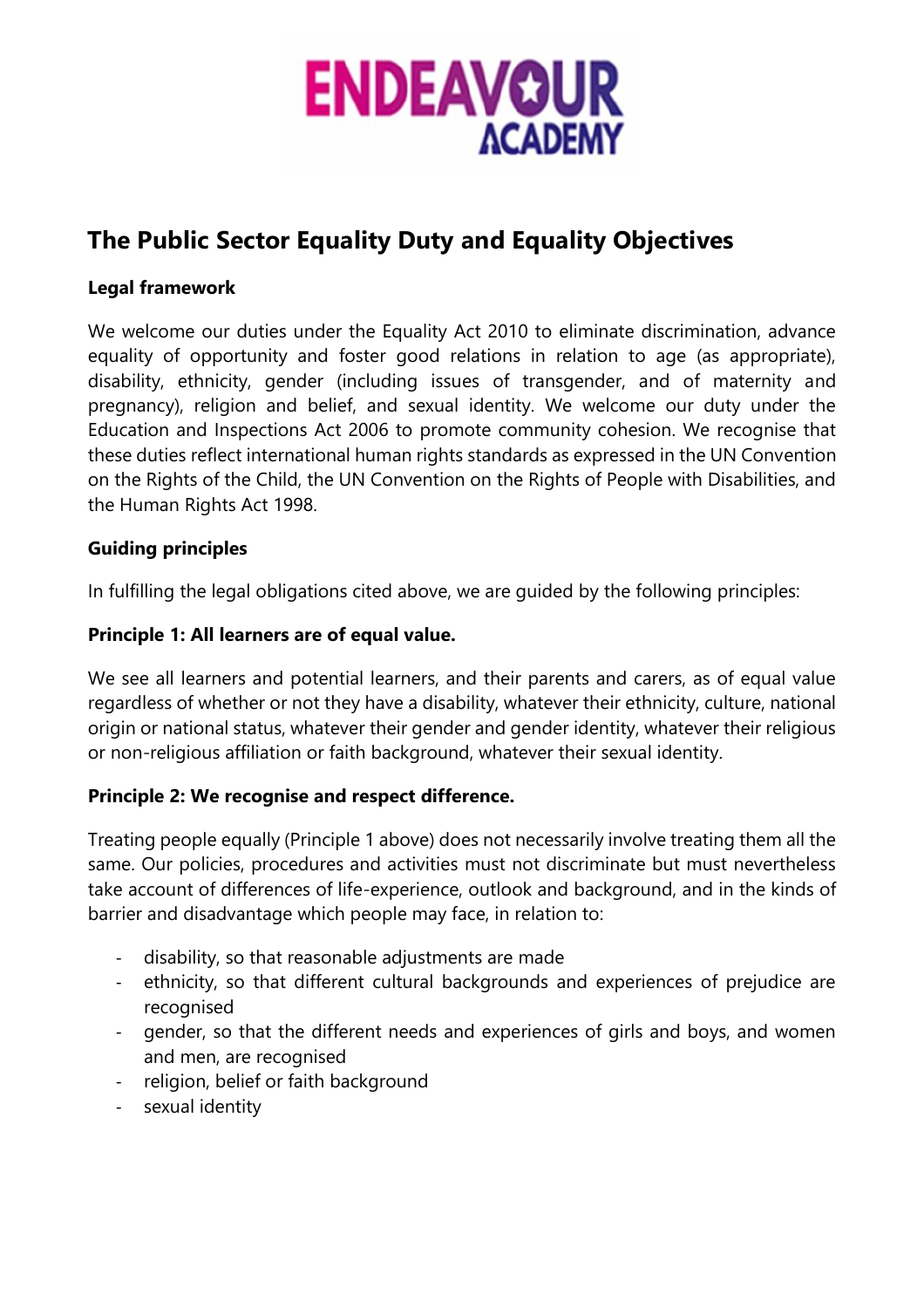## **Principle 3: We foster positive attitudes and relationships, and a shared sense of cohesion and belonging.**

We intend that our policies, procedures and activities should promote:

- positive attitudes towards people with a disability,
- good relations between people with and without a disability,
- an absence of harassment of people with a disability
- positive interaction, good relations and dialogue between groups and communities different from each other in terms of ethnicity, culture, religious affiliation, national origin or national status, and an absence of prejudice-related bullying and incidents
- mutual respect and good relations between boys and girls, and women and men, and an absence of sexual and homophobic harassment.

## **Principle 4: We observe good equalities practice in staff recruitment, retention and development.**

We ensure that policies and procedures should benefit all employees and potential employees, for example in recruitment and promotion, and in continuing professional development:

- whether or not they have a disability
- whatever their ethnicity, culture, religious affiliation, national origin or national status
- whatever their gender and sexual identity, and with full respect for legal rights relating to pregnancy and maternity.

## **Principle 5: We aim to reduce and remove inequalities and barriers that already exist.**

In addition to avoiding or minimising possible negative impacts of our policies, we take opportunities to maximise positive impacts by reducing and removing inequalities and barriers that may already exist between:

- people with and without a disability
- people of different ethnic, cultural and religious backgrounds
- girls and boys, women and men.

## **Principle 6: We consult and involve widely.**

We engage with a range of groups and individuals to ensure that those who are affected by a policy or activity are consulted and involved in the design of new policies, and in the review of existing ones. We consult and involve:

- people with and without a disability
- people from a range of ethnic, cultural and religious backgrounds
- both women and men, and girls and boys.
- people of any sexual orientation.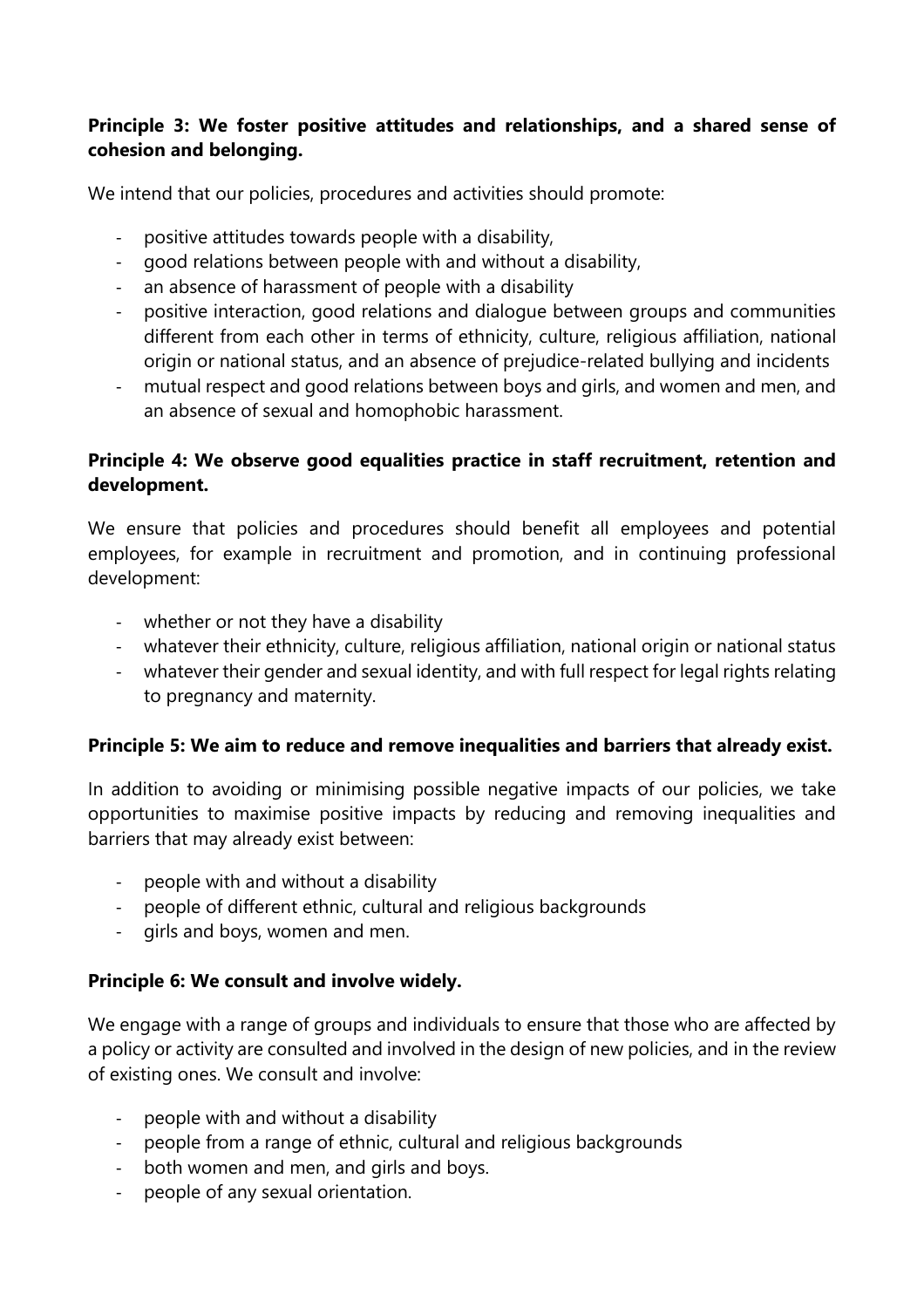## **Principle 7: Society as a whole should benefit.**

We intend that our policies and activities should benefit society as a whole, both locally and nationally, by fostering greater social cohesion, and greater participation in public life of:

- people with and without a disability
- people of a wide range of ethnic, cultural and religious backgrounds
- both women and men, girls and boys
- people of any sexual orientation.

#### **Principle 8: We base our practices on sound evidence.**

We maintain and publish quantitative and qualitative information showing our compliance with the public sector equality duty (PSED) set out in clause 149 of the Equality Act 2010.

#### **Principle 9: Objectives**

We formulate and publish specific and measurable objectives, based on the evidence we have collected and published (principle 8) and the engagement in which we have been involved (principle 7). The objectives which we identify take into account national and local priorities and issues, as appropriate. We keep our equality objectives under review and report annually on progress towards achieving them.

#### **Addressing prejudice and prejudice-related bullying**

The school is opposed to all forms of prejudice which stand in the way of fulfilling the legal duties:

- prejudices around disability and special educational needs
- prejudices around racism and xenophobia, including those that are directed towards religious groups and communities, for example antisemitism and Islamophobia, and those that are directed against travellers, migrants, refugees and people seeking asylum
- prejudices reflecting sexism and homophobia.